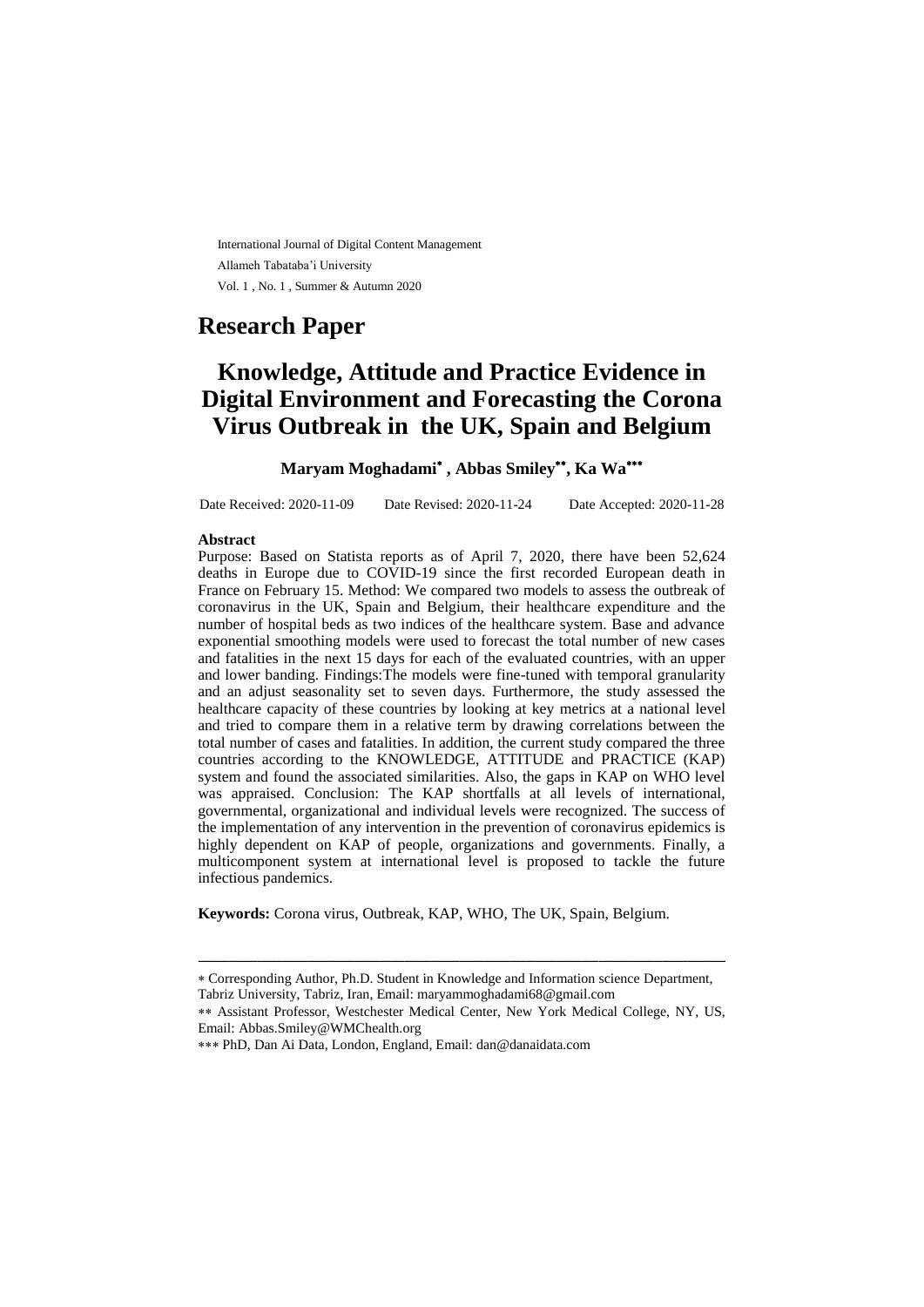#### 178 International Journal of Digital Content Management / Vol. 1 , No. 1 , Summer & Autumn 2020

### **Introduction**

Coronaviruses are a large family of viruses, ranging from the common cold virus to more serious diseases such as SARS, Morse, and COVID-19 (Tyrrell and Bynoe,1965; Visy and et all, 1991). The virus naturally spreads to mammals and birds, but seven humantransmitted coronaviruses have been discovered up to now. The virus has infected more than 200 countries worldwide and has killed about 200,000 people so far. The recoded deadliest day in EU has been April 4 th, 2020 with 5,186 fatalities in 39 countries (Number of coronavirus (COVID-19) deaths in Europe, 2020). Solving the humanitarian challenge with appropriate preventive measures such as vaccine development is the top priority for the current pandemic (Hua and Shaw,2020 ; Coronavirus Live Updates, 2020). Countries approached differently to deal with the disease. Quarantine, border controls, school closures and a ban on rallies were among the measures taken to prevent the spread of coronavirus in European countries. Epidemiologists believed that the COVID-19 outbreak could not be stopped, but implementation of preventive measures and physical distancing could prevent an unmanageable peak of cases. These measures depend on the correct knowledge, attitude and practice (KAP) of people, organizations and governments about the virus and outbreak. A poor level of KNOWLEDGE has been implicated in the rapid spread of the infection in society. The higher the correct information (KNOWLEDGE) about coronavirus and its behavior and outcomes, the higher the correct concern (ATTITUDES) about it, and the more likely people will be engaged in protective measures (PRACTICES). KAP research framework has been widely used in public health, and as a guide of health education for behavioral changes (Jaccard, Dittus and Gordon, 1996). "K" means awareness of the problem or disease. "A" stands for the attitude towards the problem or disease. "P" represents exercise or preventive behaviors to protect against the problem or disease. Researchers believe that KNOWLEDGE, ATTITUDES, and PRACTICE are inter-related (Rav-Marathe, Wan and, Marathe, 2016). There is a two-way relationship between KNOWLEDGE and ATTITUDES, ATTITUDES and PRACTICE, and KNOWLEDGE and PRACTICE. But being aware of health behaviors that are beneficial, does not automatically mean they will follow these behaviors. ATTITUDES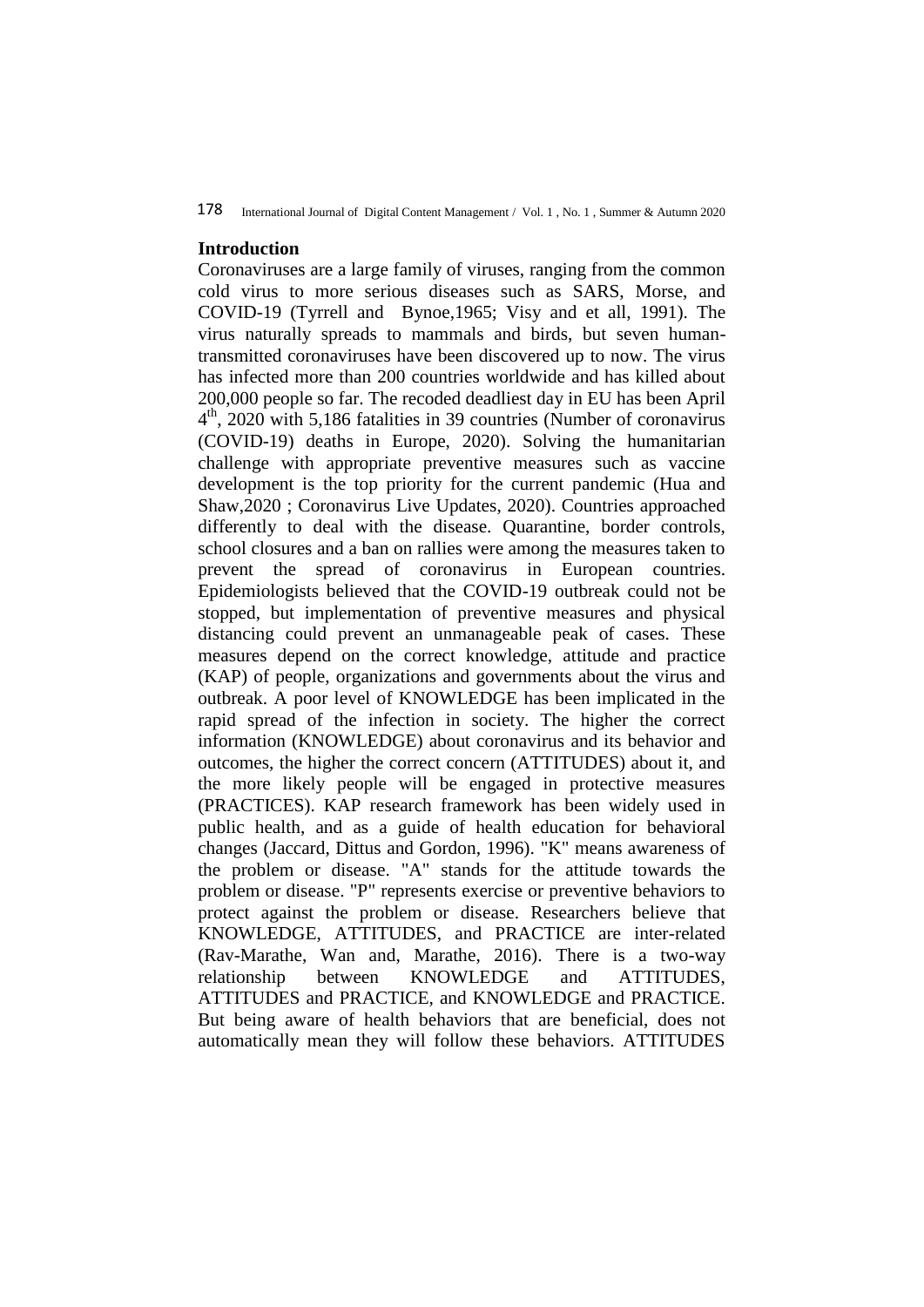are not directly observed and are difficult to measure (Schwartz, 1976).

Many studies have examined various levels of KAP about infectious outbreaks, such as SARS, avian Influenza (Deng and et al, 2006; Di and et al, 2008) and H1N1 (Rubin and et al 2009; Effler and et al. , 2009). The current COVID19 pandemic has affected all countries in economic, social and psychological terms, as well as international relations. The rapidly spreading virus imposed a heavy burden on national health care systems, as they lack the adequate resources and manpower to respond to the growing number of patients in need of intensive care (Jin and et al, 2020; Dong Du and Gardner, 2020; Chen and et al. 2020). Therefore, it is necessary to develop a model to predict the outbreak of coronavirus and to design a strategy to battle this global pandemic. In this study, we built a predictive model based on the cumulative trends of new cases and deaths for the UK, Spain and Belgium. We also looked at modeling the trends for confirmed cases and deaths for these countries. We used the number of hospital beds and the annual health budgets to roughly compare the current preparedness of countries to fight coronavirus outbreak. Then, using the KAP framework, we discussed the role of shortcomings in preventing the spread of this disease in these three countries. We also evaluated the deficits in leadership role of WHO in preventive measures of current pandemic.

### **Method**

#### **Datasets**

The COVID-19 datasets are derived from the World Health Organization, WHO situation report. Datasets which contain the total number of confirmed cases and fatalities are used in the predictive modelling for each country starting on March 1 to April 2, 2020.

# **Modelling**

Exponential smoothing models iteratively forecast future values of a regular time series of values from weighted averages of past values of the series. The simple exponential smoothing model was applied to the base model, which computed the next smoothed value from a weighted average of the last actual value and the last level value. The method was exponential because the value of each level was influenced by every preceding actual value to an exponential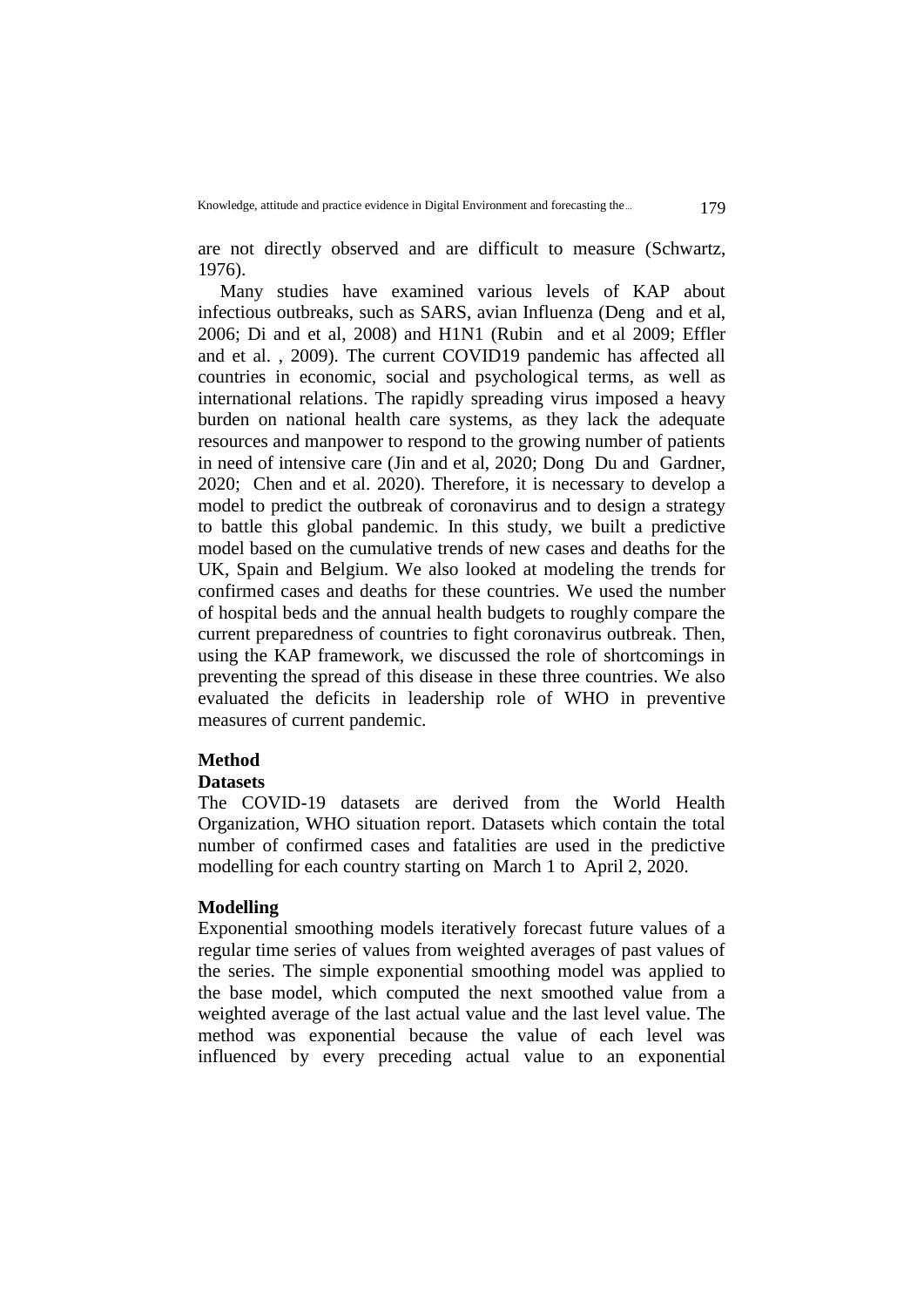decreasing degree. More recent values were given greater weight. An advance predictive model was created by adding new components like trend and seasonality to the base model. Trend was a tendency in the data to increase or decrease over time. Seasonality was a repeating, predictive variation in value. Out of the four trend analysis models, linear, logarithmic, exponential and polynomial, the most suitable were applied. Due to relatively small dataset, the temporal granularity was set on a daily scale and the seasonal length set at 7 days. This means the length natural to the temporal granularity was used to construct the seasonal exponential smoothing model to support his assessment. The AIC of the seasonal models and the three nonseasonal models were compared and the lowest was returned as the best predictive model. Both the base model and the advance model were tested against the five regression model evaluation methods as discussed below.

### **Regression Model Evaluation**

MAE refers to mean absolute error. It gives less weight to outliers, in order not to be sensitive to outliers. MAPE refers to mean absolute percentage error. It is similar to MAE but normalized by true observation. Its downside is when the true observation is zero, which will be problematic. MSE refers to mean squared error. MSE is like a combined measurement of bias and variance of the predictions; i.e.,  $MSE = Bias^2 + Variance$ . RMSE refers to root MSE. It takes a root of MSE and bring the unit back to the actual size, and it makes it easy to interpret the model accuracy. It is basically the standard deviation of the residuals (prediction errors). Residuals are a measure of how far from the regression line data points are. Both the MAE and RMSE can range from 0 to  $\infty$ . They are negatively oriented scores, which means lower values are better. AIC, Akaike information criterion, tests how well the model fits the data set without over-fitting it. The AIC score rewards the models that achieve a high goodness-of-fit score and penalizes them if they become overly complex. A lower AIC score indicates a better fit.

## **Results**

Predictive modelling was performed on the dataset from Spain, Belgium and the United Kingdom since these European countries have similar healthcare standards, culture and political structure. A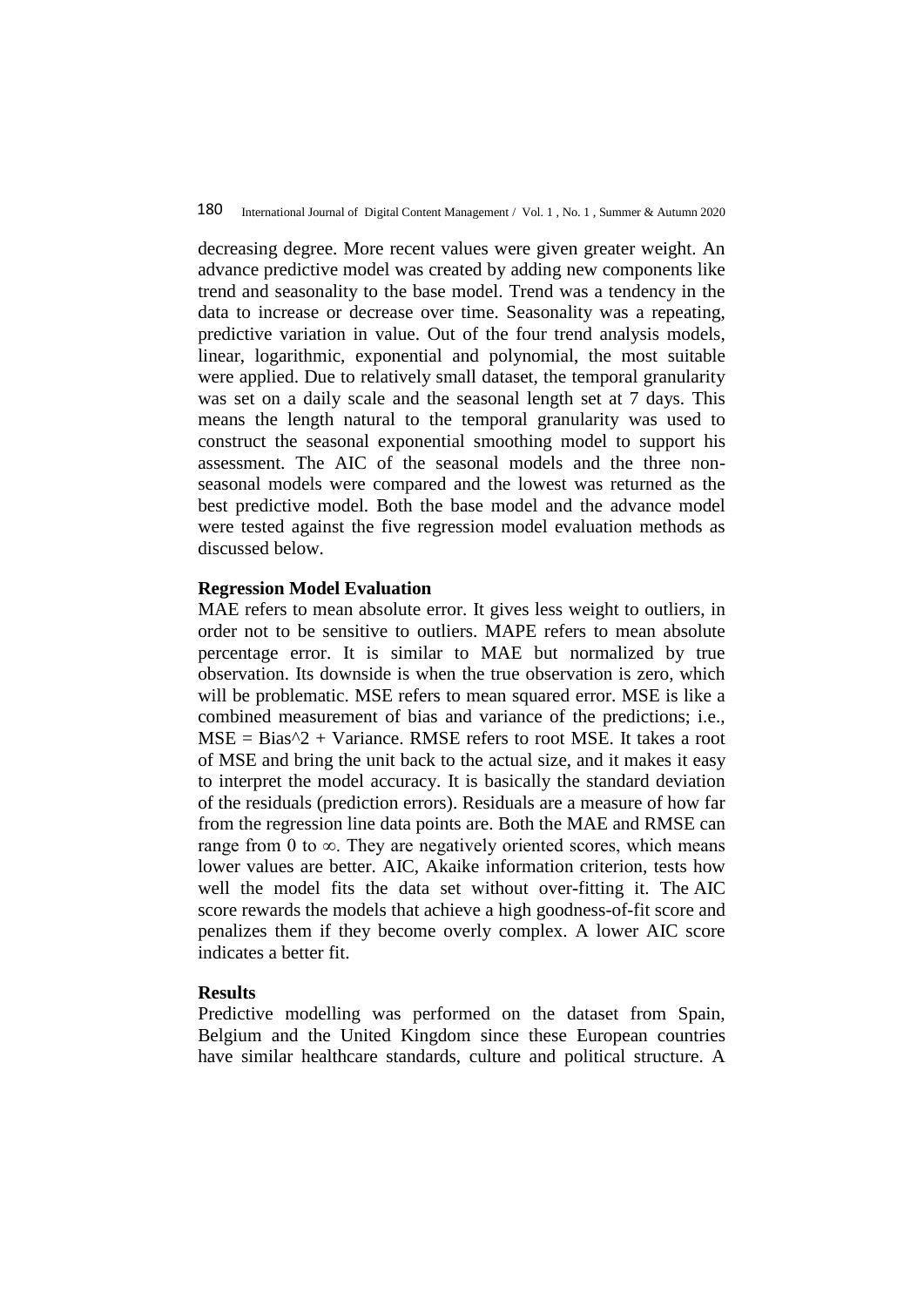

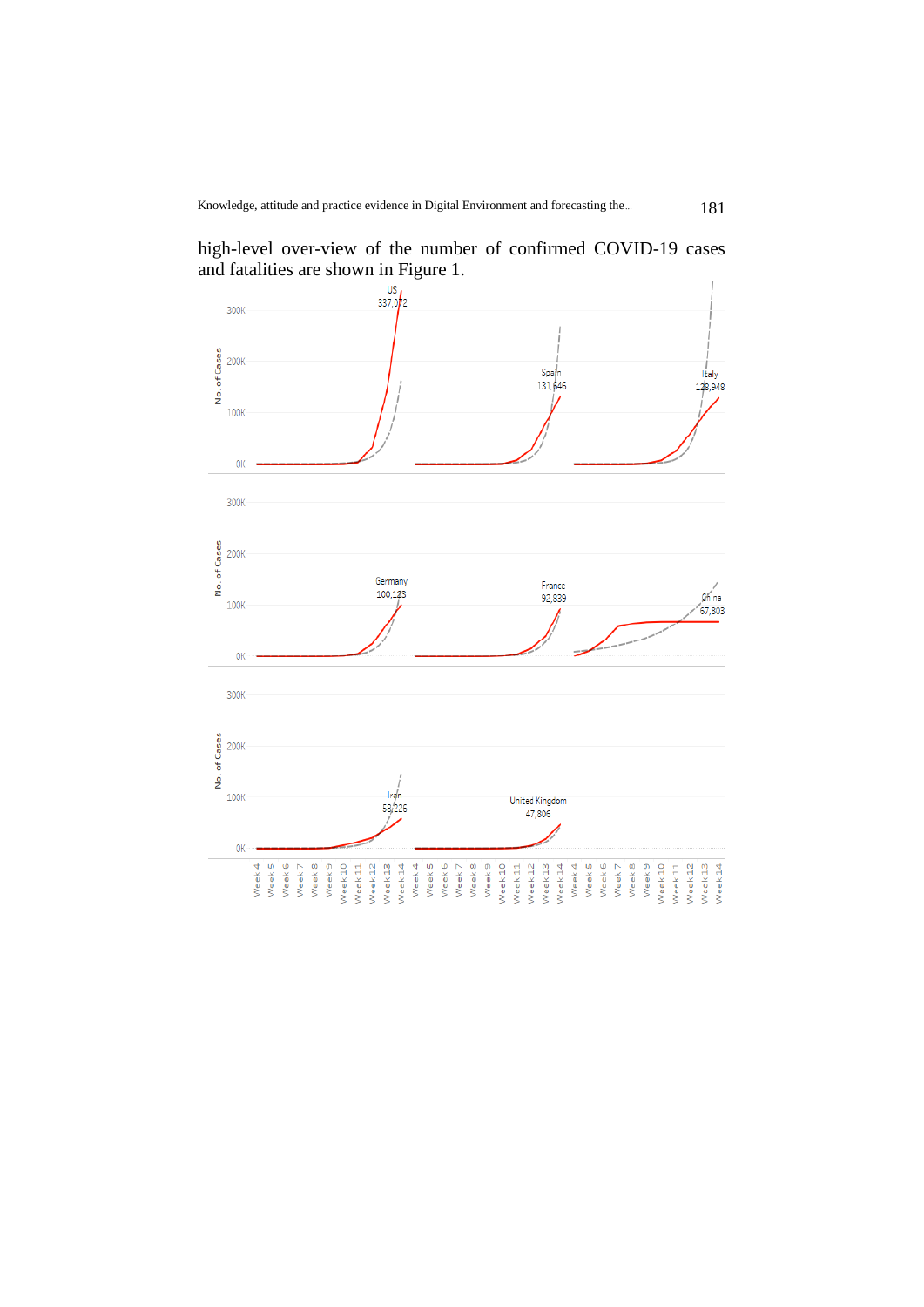

**Figure 1. Countries ranked by the number of confirmed COVID-19 cases by 5th April, 2020; A: those with over 40K; B: Those between 700 to 40K.**

Outputs from the base and advance predictive model for Spain, Belgium and the United Kingdom are shown in Figure 2, where the model outputs are numbers of confirmed cases and fatalities. The base model adopts a simple-exponential-smoothing model, expanding on the time-series based on the historical weighted average daily values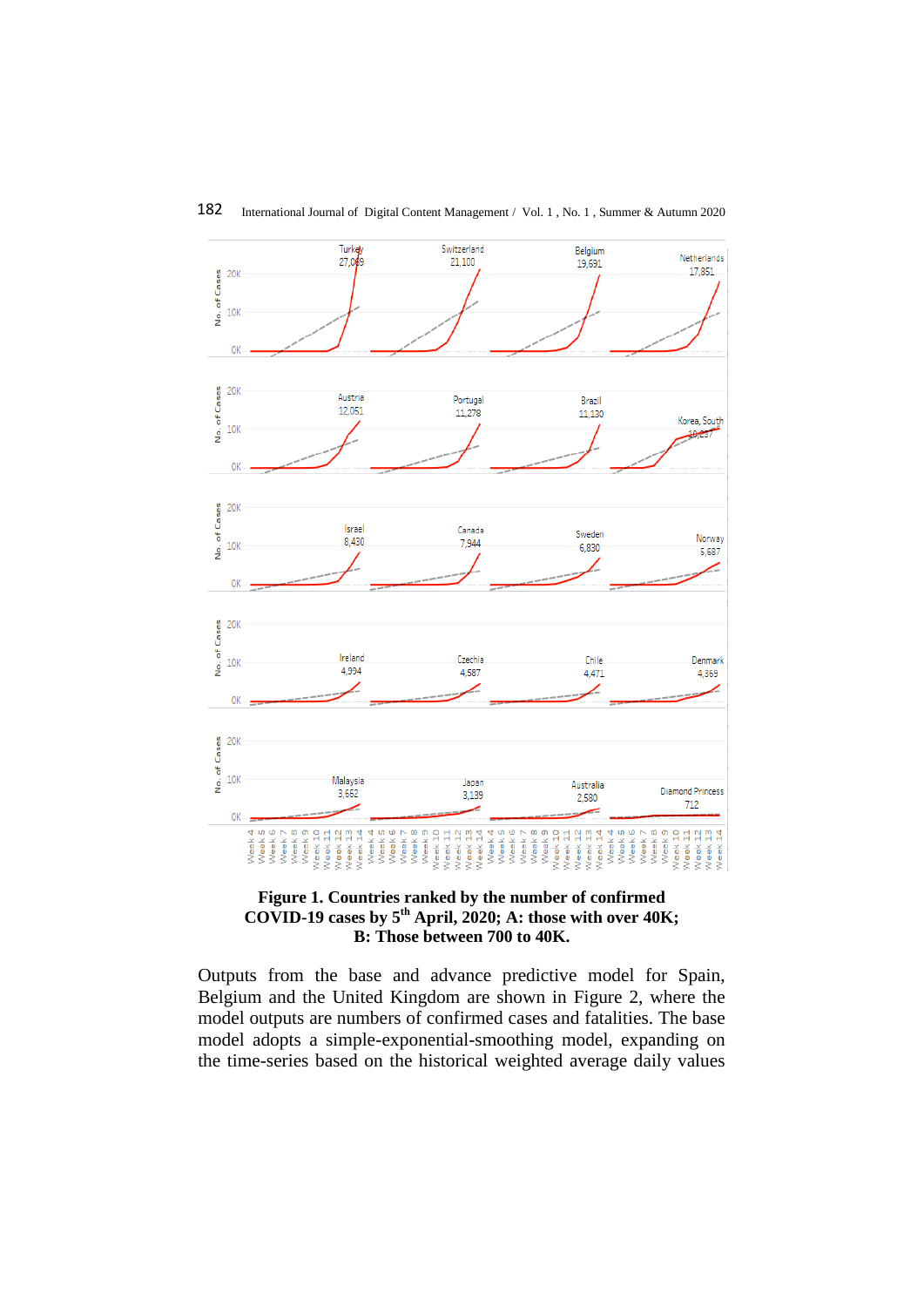to generate a forecast of 15 days ahead. The advance predictive model adopts exponential smoothing with an additive trend and additive seasonality to produce a more representative forecast.









Advance Predictive Modelling of new number of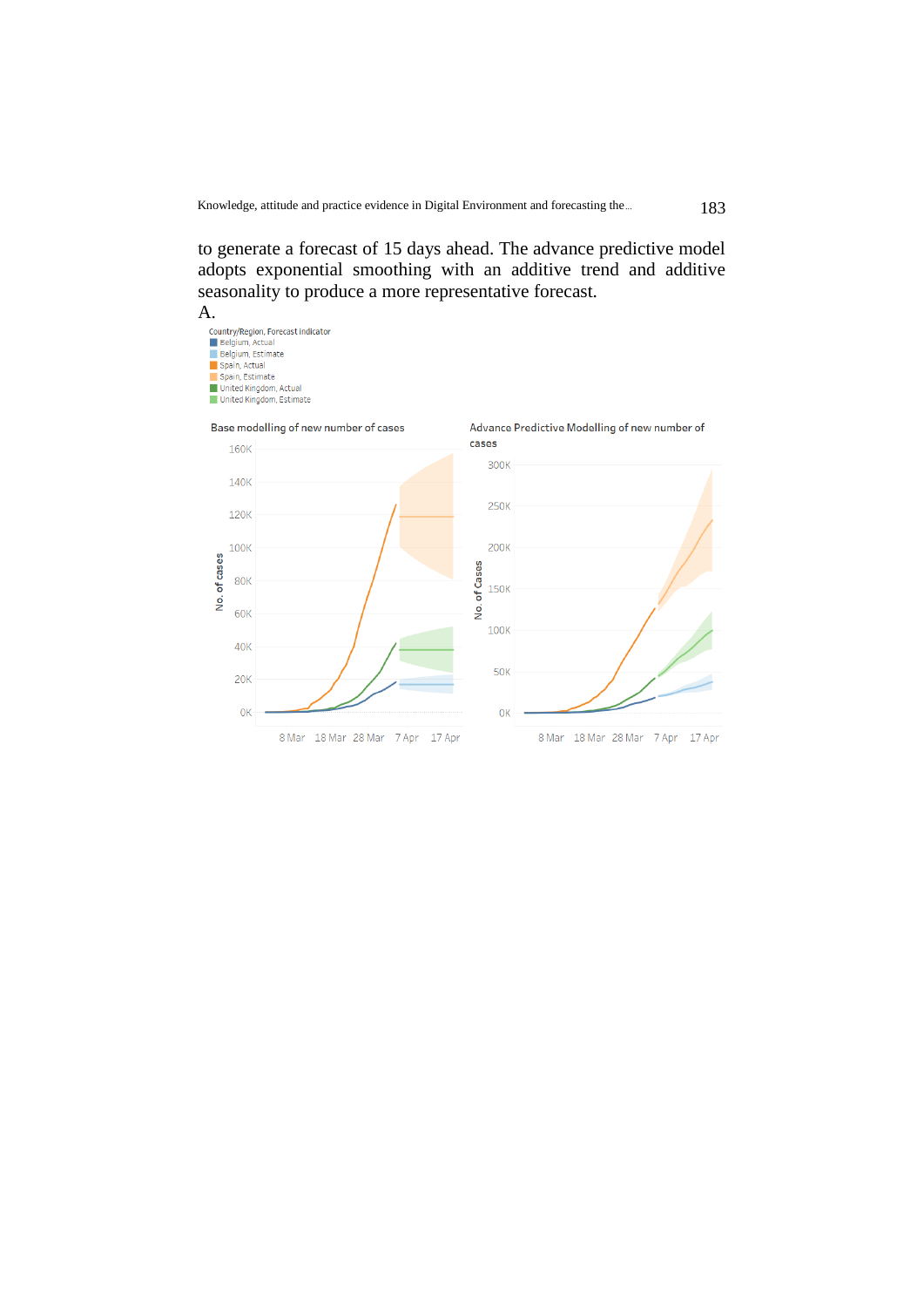184 International Journal of Digital Content Management / Vol. 1 , No. 1 , Summer & Autumn 2020

B. Country/Region, Forecast indicator **Belgium** Actual Belgium, Estimate Spain, Actual Spain Estimate United Kingdom, Actual United Kingdom, Estimate



**Figure 2. A comparison of the base and advance predictive modelling of the new number of confirmed cases (A) and fatalities (B) across Spain, Belgium and the United Kingdom (15 days ahead from 5th April 2020).**

Root mean square error (RMSE) of the base case model for Spain, Belgium & the UK was 3403, 9265 and 1426, respectively. In comparison, RMSE in advance predictive case model was 1793, 5317 and 858, respectively, which indicated the absolute fit of the advance model is significantly better. RMSE of the base fatalities model for Spain, Belgium & the UK was 452, 963 and 127, respectively. In comparison, RMSE in advance predictive fatalities model was 220, 557 and 62, respectively, which indicated the absolute fit of the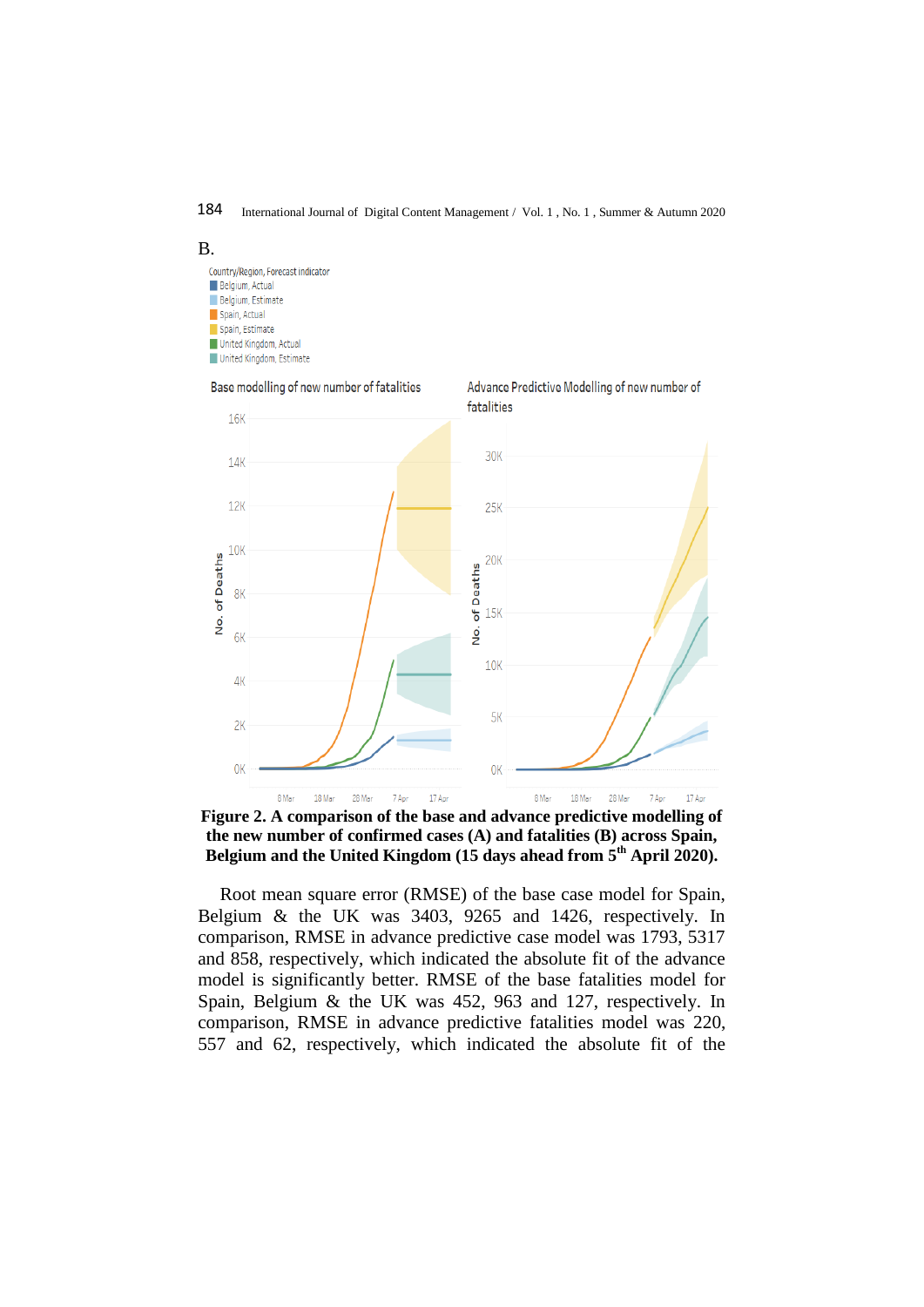advance model is significantly better. Akaike's information criteria (AIC) of the base cases model for Spain, Belgium & the UK was 575, 645 and 514, respectively. In comparison, AIC in the advance predictive model was 548, 625 and 497, respectively, which indicated again the advance case model has the most parsimonious fit, and a higher likelihood of the forecast. AIC of the base fatalities model for Spain, Belgium & the UK was 446, 501 and 355, respectively. In comparison, AIC in the advance predictive fatalities model was 412, 475 and 321, respectively, which indicated again the advance fatalities model has the most parsimonious fit, and a higher likelihood of the forecast. The advance model forecasted that across all three countries, the total number of cases would likely be doubled by  $19<sup>th</sup>$  April 2020, with a lower and upper limit of 170K-290K for Spain, 80K-120K for the UK and 35K-50K for Belgium. The UK has the highest population with 69 million inhabitants which is 20 million more than that in Spain and 6 times higher than that in Belgium. The UK had the lowest relative number of cases and fatalities per million population out of the three countries (Spain: 2800 cases/million, and 282 fatalities/million, Belgium: 1780 cases/million and 140 fatalities/million, and the UK: 665 cases/million and 77 fatalities/million).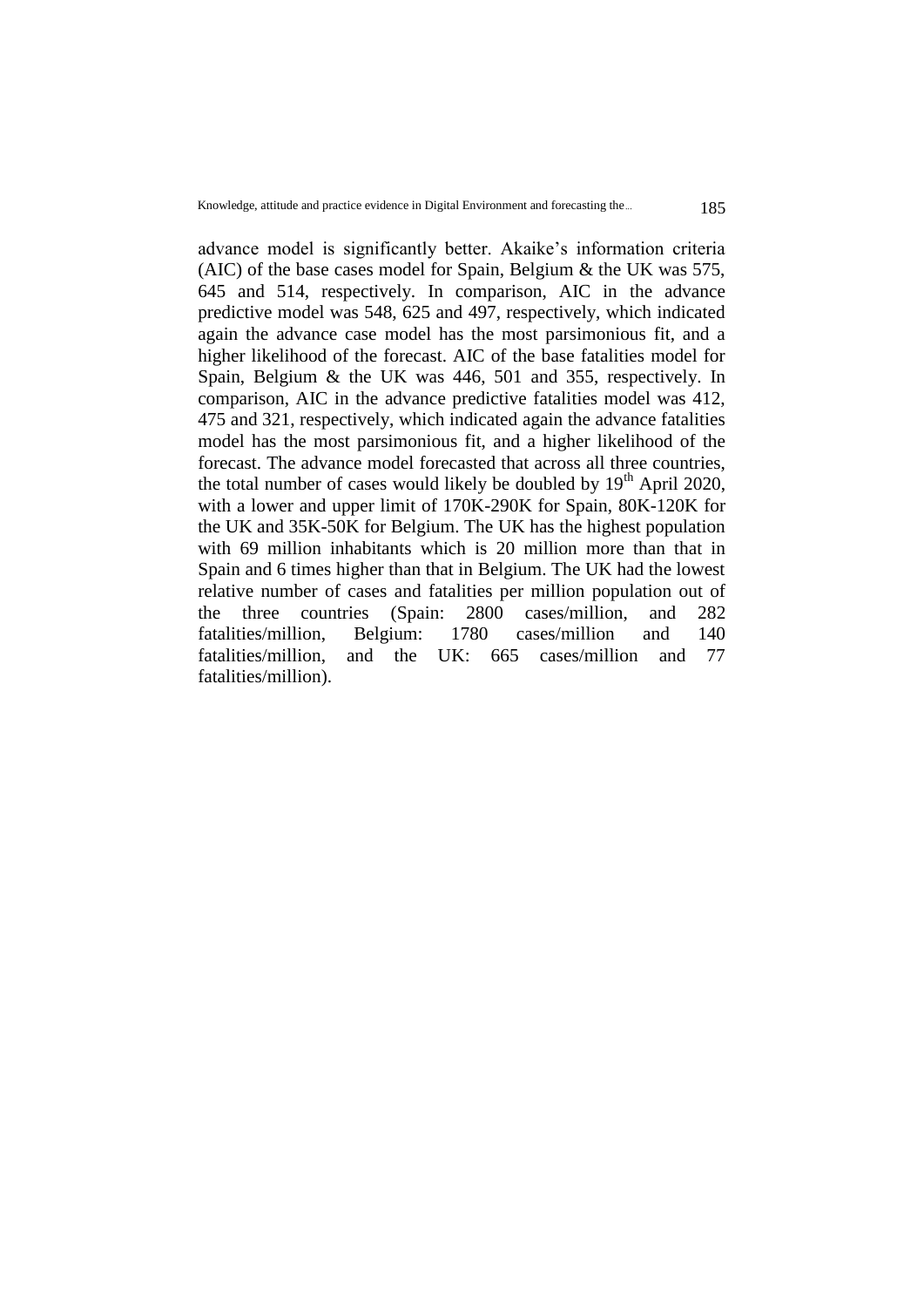

## 186 International Journal of Digital Content Management / Vol. 1 , No. 1 , Summer & Autumn 2020

**Figure 3. Social-economic metrics relevant to the COVID-19 outbreak study**

On the other hand, Belgium has two times higher number of hospital beds per 1000 people compared to Spain and the UK. Also, Belgium has the highest annual expenditure per capita out of the group, yet the number of fatalities is higher than that in the UK by a factor of 2. This seems even stranger when we know the total number of local hotspots for potential COVID-19 transmissions, like restaurants and foodservice outlets, is 2.5 times lower in Belgium compared to Spain and the UK. Spain has seen an earlier onset of COVID-19 fatalities compared to the UK and Belgium, which has resulted in 2.5 times and 6 times higher number of fatalities, respectively, even though, geographically, these countries are considered close (Figure 3).

#### **Discussion**

The predictive model showed the capability to handle short-term predictions for various countries in Europe. The upper and the lower error bands will increase as the length of forecast increase and can be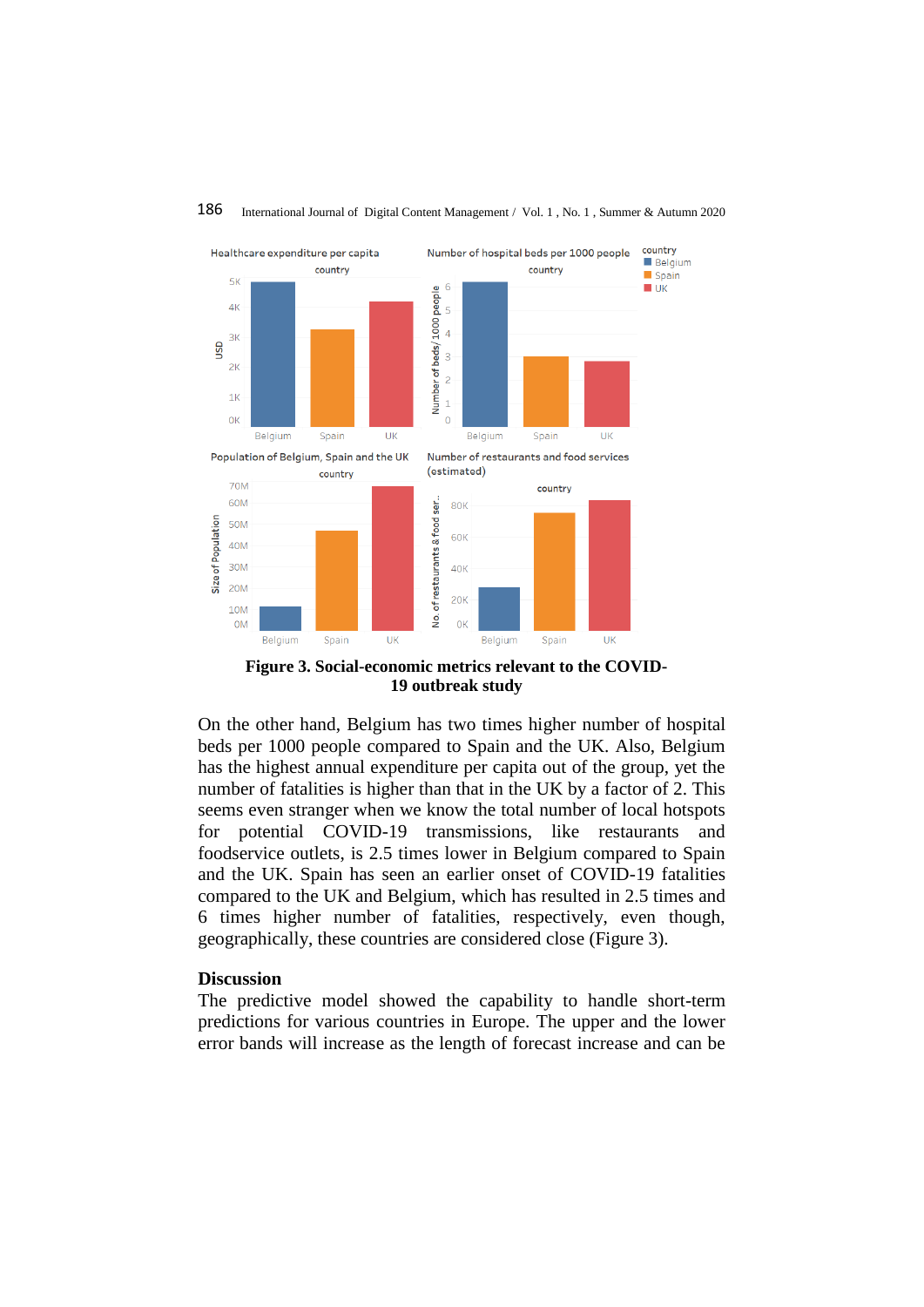corrected when more COVID-19 data is available to adjust the multiple parameters. Comparisons can be made to the classic models such as SEIR. History has shown that people's behavior in fighting infectious diseases plays an important role in preventing the pandemics (The Conversation. Coronavirus: why changing human behavior…, 2020). During the 1918-1919 flu epidemic, behavioral factors such as the abolition of large gatherings, physical distancing, and simple hand washing helped slow the spread of disease. The greatest preventive measures in tackling 1918 flu pandemic in the UK were school closure and people's behavioral changes (Lister and Rebaza,2020). According to the World Health Organization, behavioral changes can reduce the virus spread by up to 80% (WHO,2008). Research has also shown that human behavior modifications since 2003 has played an important role in managing the Ebola outbreak in 2001-2002 in Uganda (Hewlett and Amolat, 2003). Therefore, it is necessary to examine the behaviors, beliefs and actions of the people, organizations and the governments in this crisis. The higher prevalence of the disease could be rooted in the wrong lifestyle, misconceptions, or misbehavior between the people, organizations and the governments. Reviews of various websites and news agencies suggest several similar evidences of violations of preventive measures in the UK, Spain and Belgium. Examples are given below.

### **KAP Evidence in Spain**

The first case of the disease in Spain was reported on January  $31<sup>st</sup>$ . In late February and early March, the Spanish government issued no serious warning that the disease was dangerous. The leading epidemiologist of the Spanish government said in late January that Spain probably "wouldn't have more than a few cases." In late February, a critical moment in the virus' spread across the country, he told the press that "the virus isn't in Spain." These were clear examples of lack of enough KNOWLEDGE by the government. Obviously, the government didn't forecast imminent threat. Soccer matches, social gatherings and political rallies were not stopped. Medical equipment, specialized tests, and facilities needed to detect and deal with epidemic were not prepared. Spain failed to detect an outbreak in the first few weeks. These were unfortunate examples of negligence and inappropriate PRACTICE by the government.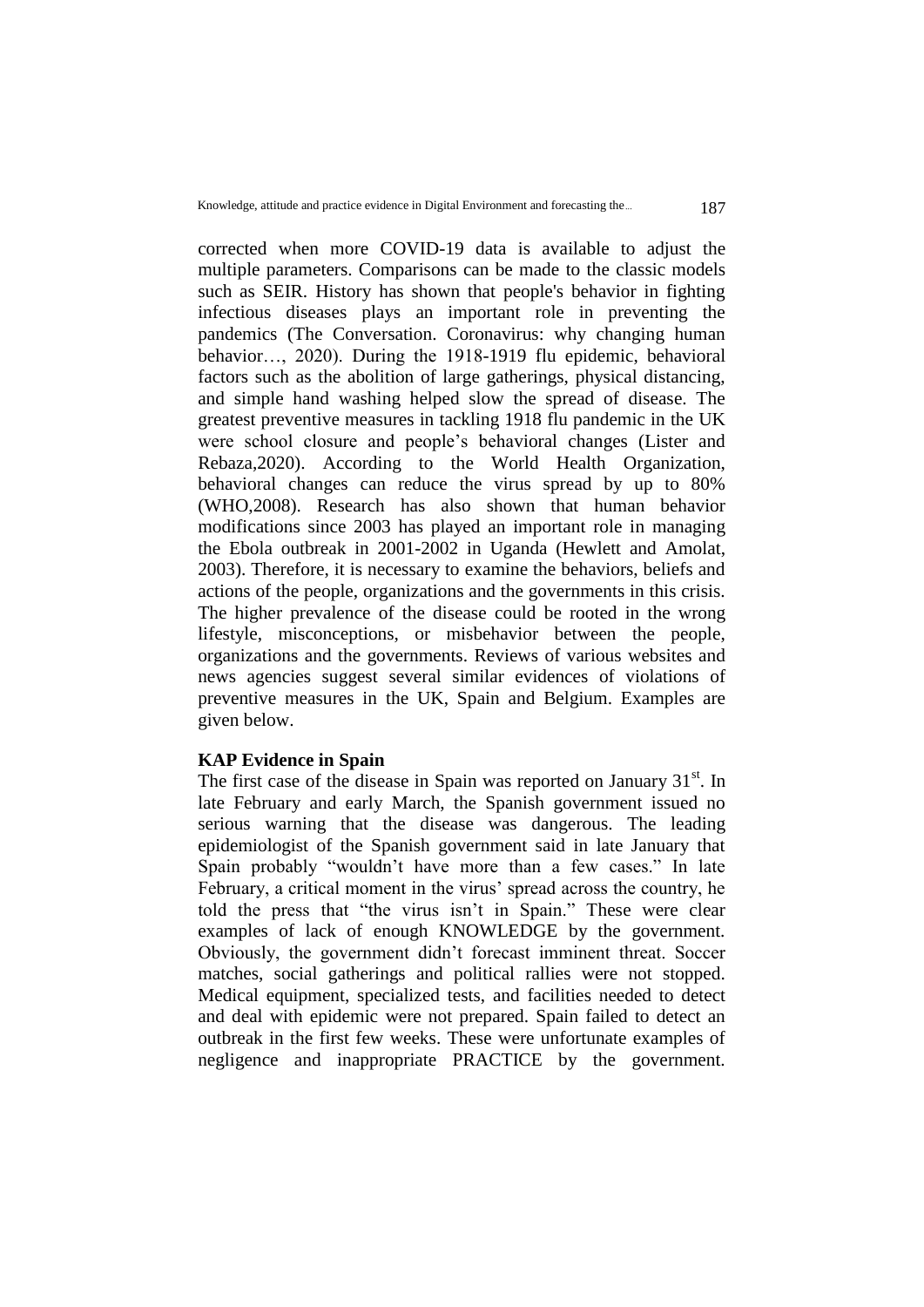Consequent lack of enough masks, gloves and gowns brought a higher level of risk for health professionals, and the consequent lack of enough sanitary materials exacerbated the speed of virus spread among the public. On March the  $8<sup>th</sup>$ , International Women's Day, while the disease was in critical condition, the Spanish government called on people to demonstrate on International Women's Day, which in turn spread the virus among the people. This was another example of improper PRACTICE by government. The first lady and three ministers of cabinet were diagnosed with COVID-19 few days after International Women's Day. This was an example of improper ATTITUDE by the government. By the time the government asked people stay home, people's historical paranoia to long term dictatorship in Spain, enjoying unexpected holiday by coming to the streets leading to more congestion, late-night culture in Spain, and finally, the belief that this is a problem elsewhere helped the virus spread more easily. These illustrated people's wrong ATTITUDES in appraising the imminent danger of infectious epidemics in Spain. By the time COVID19 patients were to die, people started to BELIEVE the depth of threat. That was too late. By March the  $13<sup>th</sup>$ , when Spanish Prime Minister declared the state of alarm, virus did spread almost everywhere through the chains of improper KAPs by government and people (McMurtry and Zampano,2020; Ward,2020; Perez Maestro and et all. 2020; [Fotheringham,](https://www.aljazeera.com/profile/alasdair-fotheringham.html) 2020;Aguado and Allen, 2020 ).

## **KAP Evidence in Belgium**

Lack of appropriate KAP was also the main issue in Belgium. The Belgian government underestimated the risk of epidemic even when the virus did spread all over Italy in late February. Carnivals were allowed to proceed in many cities at the end of February (wrong ATTITUDE). On March  $3<sup>rd</sup>$ , the government's scientific committee predicted that in the worst-case scenario, the virus will infect 13,000 people, of which 2,000-3,000 will be hospitalized, and 500-700 will need intensive care unit (ICU). This means the government had no accurate KNOWLEDGE about the epidemics. Accordingly, the government didn't implement wide screening, didn't prepare enough protective masks, face shields and respirators to deal with epidemics and, also other preventive measures were minimal. On March  $4<sup>th</sup>$ , the Flemish Agency for Care and Health advised schools to stay open.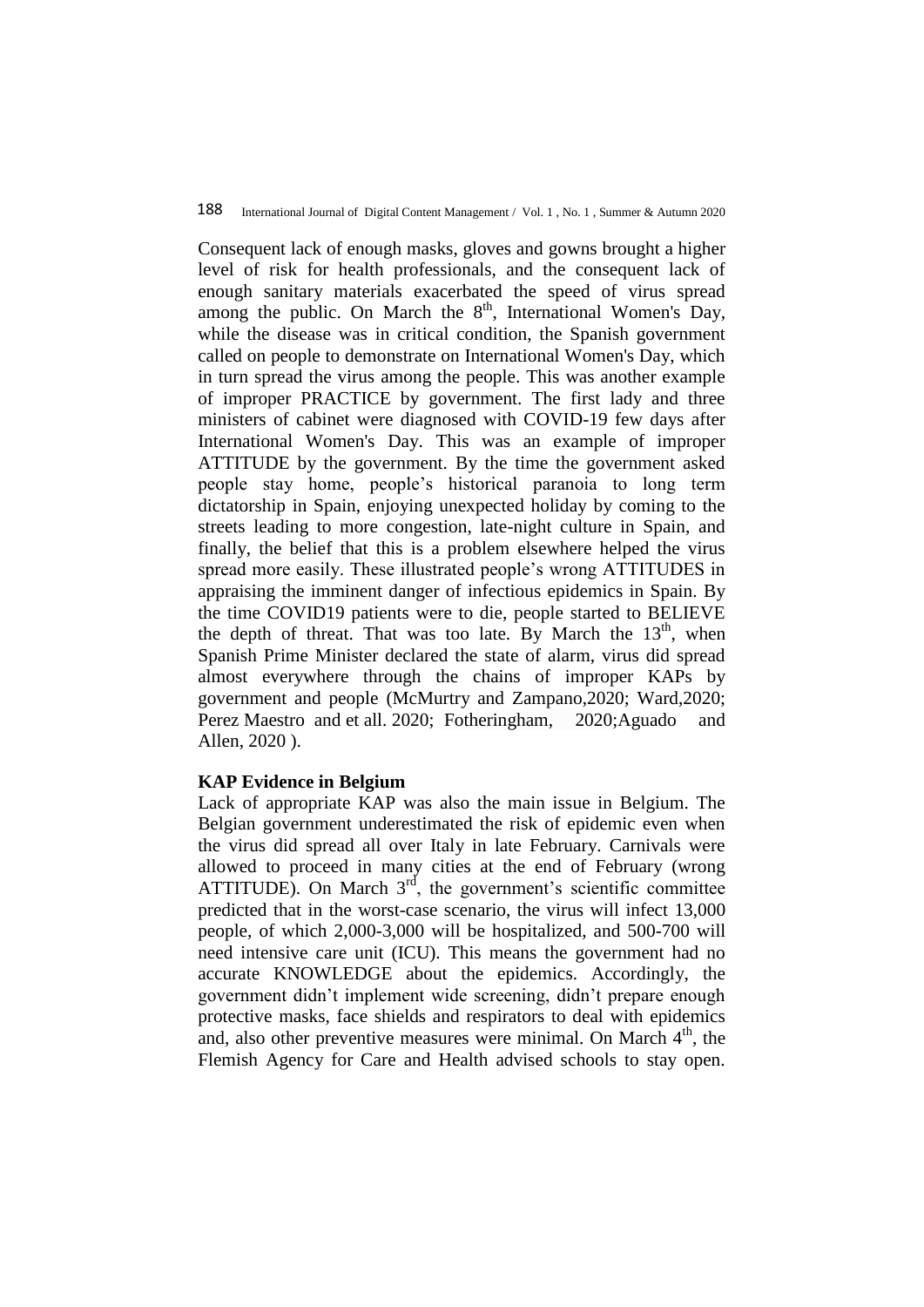These were solid examples of negligence and inappropriate PRACTICE by the government. At the same time, a few mayors knew that the federal measures were insufficient and banned all outdoor and indoor activities in their municipalities. Eight days later, on March  $12<sup>th</sup>$ , the government issued an order for closure of schools, cafes, discos and restaurants, but people were not required to stay home. On the other hand, Belgian people went skiing in Italy during school holiday (February the  $22<sup>nd</sup>$  till March the  $1<sup>st</sup>$ ). This was an example of improper ATTITUDE by people. In a research study carried out in a 10-day period of March  $23^{\text{rd}}$  to April 3<sup>rd</sup>, it was shown that about 85% of companies did not follow the preventive measure of physical distancing. In another study, it was recorded that younger generations were less likely willing to follow the physical distancing rules. These were again few examples of wrong PRACTICE by people. By March 18<sup>th</sup>, when Belgian government ordered the mandatory physical distancing at the national level, virus did spread almost everywhere through the chains of improper KAPs by government and people. If the government had the correct KNOWLEDGE and ATTITUDE, their prediction based on the situation in Italy would have been closer to the realities and would have been started the correct PRACTICES of preventive measures 3-8 weeks earlier (Bradshaw, 2020; coronavirus pandemic in Belgium, 2020).

### **KAP Evidence in the UK**

More than a month after the first COVID-19 case was approved in the UK, the government declared for preparation against significant expansion of virus among the UK population. On March  $13<sup>th</sup>$ , the UK chief scientific adviser told the press that the key in this epidemic is to build up the herd immunity to cut viral transmission. The government believed that 60% of people should be infected in order to have the herd immunity. Obviously, by having this KNOWLEDGE and the corresponding ATTITUDE as the right approach by the government, the required medical equipment, specialized tests, and facilities needed to detect and deal with epidemic would not be prepared. The UK failed to detect an outbreak in the first few weeks. Consequent lack of enough masks, gloves and gowns brought a higher level of risk for health professionals, and the consequent lack of enough sanitary materials exacerbated the speed of virus spread among the public (negligence and MALPRACTICE). More than 200 scientists and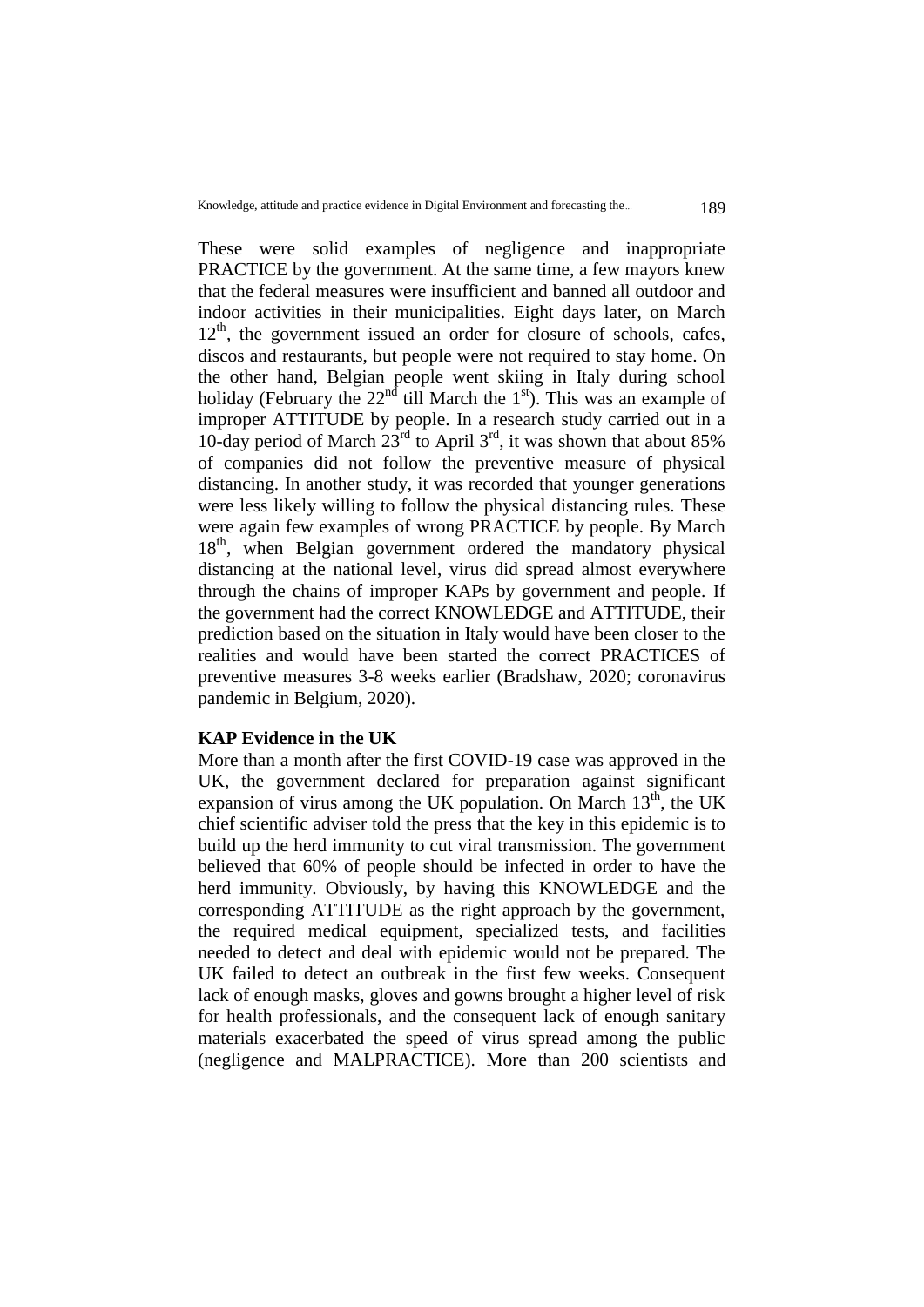researchers called on the government to reconsider this view, as the herd's immunity will pollute millions of people. Lack of accurate government statistics on the exact number of patients showed another weakness in PRACTICE. Despite the outbreak of coronavirus, a major march took place on March  $8<sup>th</sup>$  in London. On March  $22<sup>nd</sup>$ , the government announced that 1.5 million people who are infected with the virus would be isolated for 12 weeks. Despite heavy fines and court actions for those opposed to physical distancing, it was observed that some people broke the rules and ignored the warning. They were out to the parks with their families to enjoy the warm weather. A poll claimed that only 23% of British adults followed the government's recommendations. Also, incidents of racism were recorded. These examples indicated the wrong ATTITUDE and the wrong PRACTICE by people (Booth, 2020; Coronavirus: Are people ignoring social distancing advice?, 2020) 60% of UK population need to get coronavirus so country can build 'herd immunity', 2020; Mueller, 2020; Boyle, 2020; Boris Johnson's coronavirus adviser calls for a way out of lockdown,2020; Alwan and et al. 2020; Cellan-Jones, 2020; Evening Standard, 2020; Roberts, 2020; International Women's Day, 2020; Fidler, 2020; Tominey, 2020; Campbell, 2020; Coronavirus: Men wanted over racist, 2020).

#### **KAP Evidence in World Health Organization (WHO)**

The current COVID19 is not the first world pandemic and won't be the last one. What have we learned in terms of KAP from the previous ones? The following paragraphs present valid questions that underlie the elements of an appropriate multi-component system to appropriately and timely deal with a pandemic.

Who is the leader of the world public health? What is the role of the leader? Who should have been forecasted the upcoming pandemic? Who must have predicted the unforeseen threats of a possible pandemic? Who must have warned the world far in advance about the requirements for an upcoming pandemic? Who must have prioritized the necessities in advance? The upcoming pandemic, the unforeseen threats, the requirements and the priorities all could have been incorporated in epidemiological games for public. Who could have produced these games to educate people about the history of pandemics and prepare their mentalities for preventive responsibilities in future pandemics? Epidemiological game would inject the required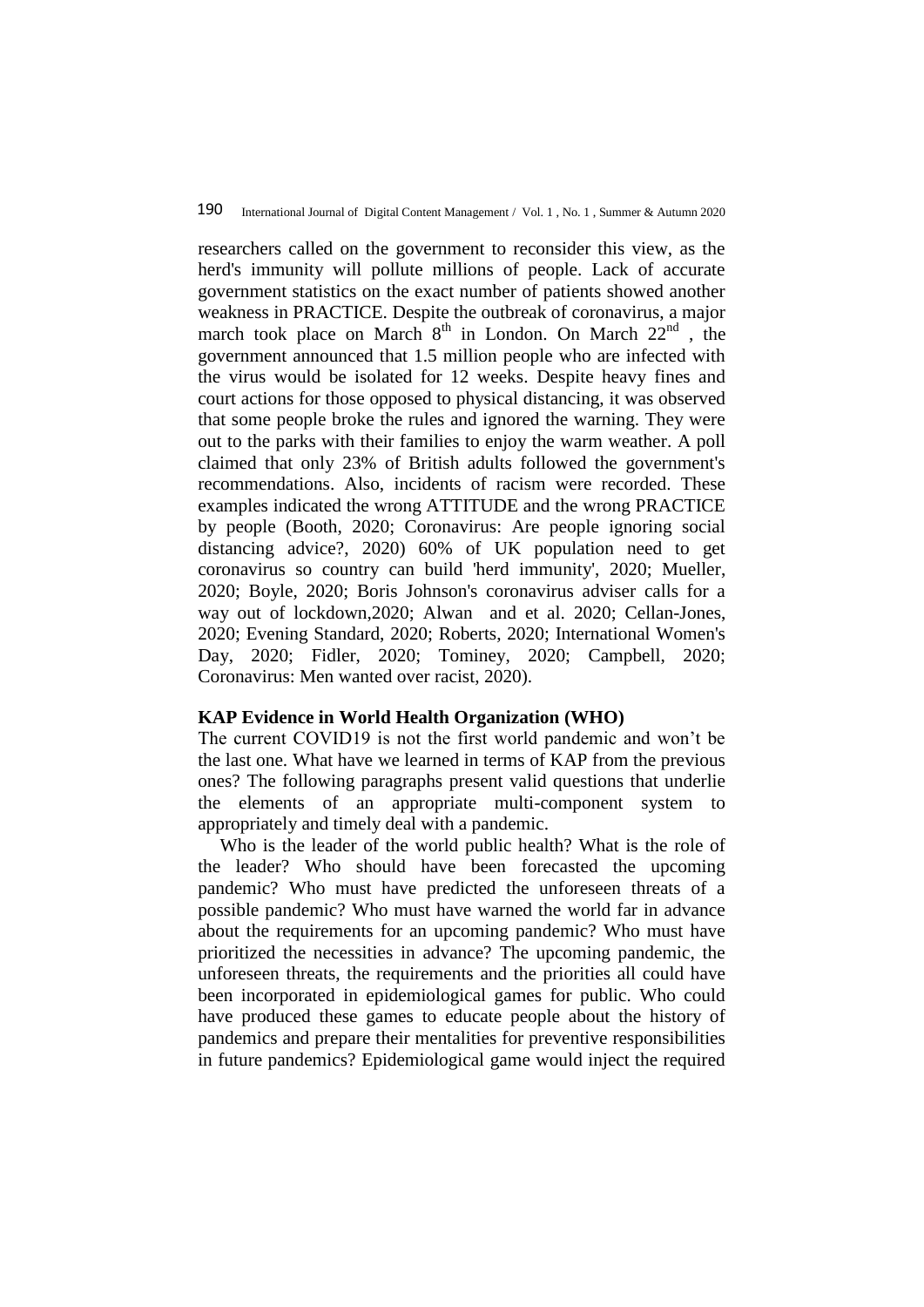KONWLEDGE, the appropriate ATTITUDE and the right and step by step PRACTICE to do their individual roles in order to keep themselves, their families, their coworkers and their communities as safe as possible during epidemics.

Who should have carefully monitored the transparency of data? Are people given the right to be aware of the true risk of contagiousness and mortality? Who should have worked towards minimizing the health care inequalities among the countries before and during infectious pandemics? What will happen if the next viral outbreak is ten times more severe than the current COVID-19 in terms of contagiousness and mortality and starts from a poor country? Who should immediately identify the risk and help the poor country to recognize and prevent the infection from spreading? Who should have set up the international collaborations beforehand for immediate and advanced developments such as the developing the diagnostic kits? Who should have established the international collaborations among the world key laboratories in advance to produce the proper vaccines quickly? Who should have previously developed the international collaborations among various pharmaceutical companies for immediate mass production of vaccines after its development? All the above-mentioned issues are elements of a practical and efficient multicomponent system that could have been set up, years in advance, and tested and improved every year. Who must have prepared this practical system to deal with the possible pandemic? Who should have tested the proposed multi-component system against time to understand possible shortcomings and unforeseen requirements? Who should have verified the multi-component system in collaboration with different countries in five continents to unfold limitations? Who should have tried out the multi-component system in mutual maneuvers with army forces to disclose the weaknesses? Who should have developed the required software's to run the practical system? The Examples of such softwares are the ones using satellite and cell phones for locating the patients in interactive maps for public to control their physical distancing or the software that will help people find the best associated resources. The COVID-19 disease was first identified in December 2019. If there was such a strong and prepared multi-component system explained above, the discovery of the first case could have turned on the whole system immediately.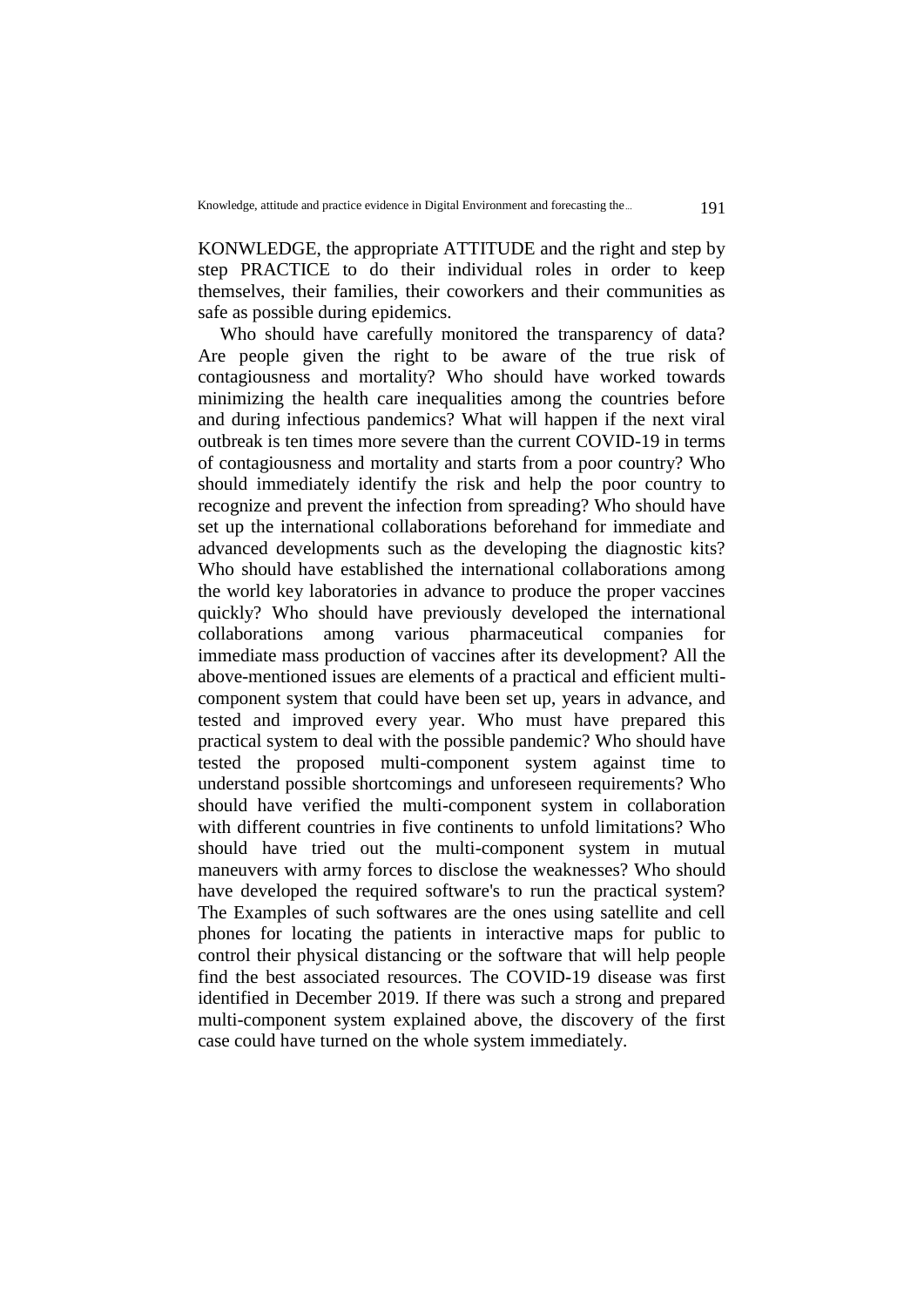#### **Conclusion**

It seems the current COVID-19 pandemic crisis and its high mortality is the result of all the above-mentioned issues at international, governmental, organizational and individual levels. Each level must be armed with the correct KAP associated with true leadership and transparency in order to properly accomplish its mission (Figure 4).



**[Figure 4](https://www.ncbi.nlm.nih.gov/pmc/articles/PMC5727069/figure/F1/). A conceptual framework of the Knowledge, Attitude, and Practice**

[Figure 4](https://www.ncbi.nlm.nih.gov/pmc/articles/PMC5727069/figure/F1/). A conceptual framework of the Knowledge, Attitude, and Practice integrated by the elements of multi-component system explained above. Collaboration at all levels of international, governmental, organizational and public is needed to overcome the pandemic crisis.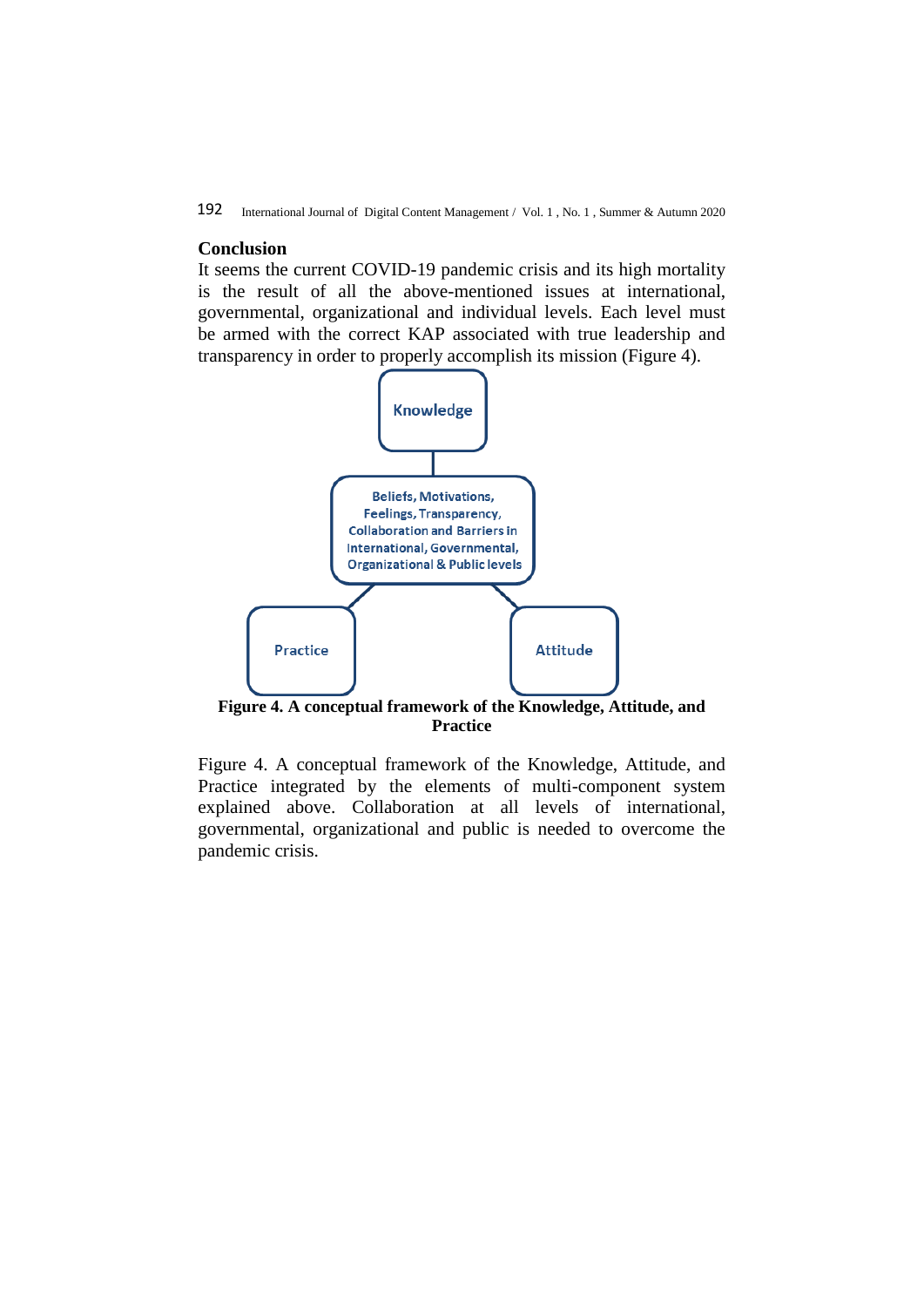#### **References**

- Aguado J, Allen N. Madrid region to close all schools over coronavirus concerns: report. Reuters. 9 March 2020. Retrieved from: [https://www.reuters.com/article/us-health-coronavirus-spain](https://www.reuters.com/article/us-health-coronavirus-spain-madrid/madrid-region-to-close-all-schools-over-coronavirus-concerns-report-idUSKBN20W2Q1)[madrid/madrid-region-to-close-all-schools-over-coronavirus](https://www.reuters.com/article/us-health-coronavirus-spain-madrid/madrid-region-to-close-all-schools-over-coronavirus-concerns-report-idUSKBN20W2Q1)[concerns-report-idUSKBN20W2Q1](https://www.reuters.com/article/us-health-coronavirus-spain-madrid/madrid-region-to-close-all-schools-over-coronavirus-concerns-report-idUSKBN20W2Q1)
- Alwan NA, Bhopal R, Burgess RA, et al. Evidence informing the UK's COVID-19 public health response must be transparent. Lancet (London, England). 2020;395(10229):1036-1037. doi:10.1016/S0140- 6736(20)30667-X
- BBC News. Coronavirus: Men wanted over racist Oxford Street attack on student. 4 March 2020. Retrieved from: the original on 4 March 2020. Retrieved<https://www.bbc.co.uk/news/uk-england-london-51736755>
- BBC News. International Women's Day: Marchers around the world call for equality. 8 March 2020. Retrieved from: <https://www.bbc.com/news/world-51791335>
- Booth W. [U.K. resists coronavirus lockdowns, goes its own way on](https://www.washingtonpost.com/world/europe/uk-coronavirus-herd-immunity/2020/03/16/1c9d640e-66c7-11ea-b199-3a9799c54512_story.html)  [response.](https://www.washingtonpost.com/world/europe/uk-coronavirus-herd-immunity/2020/03/16/1c9d640e-66c7-11ea-b199-3a9799c54512_story.html) Washington Post. 24 March 2020. Retrieved from: [https://www.washingtonpost.com/world/2020/04/15/coronavirus](https://www.washingtonpost.com/world/2020/04/15/coronavirus-latest-news/)[latest-news/](https://www.washingtonpost.com/world/2020/04/15/coronavirus-latest-news/)
- [Boris Johnson's coronavirus adviser calls for a way out of lockdown -](https://www.thetimes.co.uk/article/boris-johnsons-coronavirus-adviser-calls-for-a-way-out-of-lockdown-rd58g6tc9) Britain [may still need to adopt herd immunity.](https://www.thetimes.co.uk/article/boris-johnsons-coronavirus-adviser-calls-for-a-way-out-of-lockdown-rd58g6tc9) The Times. 4 March 2020. Retrieved from: https://www.thetimes.co.uk/article/boris-johnsonscoronavirus-adviser-calls-for-a-way-out-of-lockdown-rd58g6tc9
- Boyle C. On coronavirus containment, [Britain's Johnson is less restrictive](https://www.latimes.com/world-nation/story/2020-03-19/british-prime-minister-boris-johnsons-coronavirus-european-leaders)  [than other European leaders.](https://www.latimes.com/world-nation/story/2020-03-19/british-prime-minister-boris-johnsons-coronavirus-european-leaders) Los Angeles Times. 19 March 2020. Retrieved from: [https://www.latimes.com/world-nation/story/2020-03-](https://www.latimes.com/world-nation/story/2020-03-19/british-prime-minister-boris-johnsons-coronavirus-european-leaders) [19/british-prime-minister-boris-johnsons-coronavirus-european](https://www.latimes.com/world-nation/story/2020-03-19/british-prime-minister-boris-johnsons-coronavirus-european-leaders)[leaders](https://www.latimes.com/world-nation/story/2020-03-19/british-prime-minister-boris-johnsons-coronavirus-european-leaders)
- [Bradshaw](http://www.flanderstoday.eu/users/lisabradshaw) L. Older generations are better at following coronavirus measures, survey shows. Flanders Today. 24 March 2020. Retrieved from: [http://www.flanderstoday.eu/older-generations-are-better-following](http://www.flanderstoday.eu/older-generations-are-better-following-coronavirus-measures-survey-shows)[coronavirus-measures-survey-shows](http://www.flanderstoday.eu/older-generations-are-better-following-coronavirus-measures-survey-shows)
- Campbell L. [Chinese in UK report 'shocking' levels of racism after](https://www.theguardian.com/uk-news/2020/feb/09/chinese-in-uk-report-shocking-levels-of-racism-after-coronavirus-outbreak)  [coronavirus pandemic.](https://www.theguardian.com/uk-news/2020/feb/09/chinese-in-uk-report-shocking-levels-of-racism-after-coronavirus-outbreak) The Guardian. 24 March 2020. Retrieved from: [https://www.theguardian.com/uk-news/2020/feb/09/chinese-in](https://www.theguardian.com/uk-news/2020/feb/09/chinese-in-uk-report-shocking-levels-of-racism-after-coronavirus-outbreak)[uk-report-shocking-levels-of-racism-after-coronavirus-outbreak](https://www.theguardian.com/uk-news/2020/feb/09/chinese-in-uk-report-shocking-levels-of-racism-after-coronavirus-outbreak)
- Cellan-Jones R. [Coronavirus: Mobile networks send 'stay at home' text.](https://www.bbc.co.uk/news/technology-52017451) BBC<br>News. 24 March 2020. Retrieved from: News. 24 March 2020. Retrieved from: <https://www.bbc.co.uk/news/technology-52017451>
- Chen H, Guo J, Wang C, et al. Clinical characteristics and intrauterine vertical transmission potential of COVID-19 infection in nine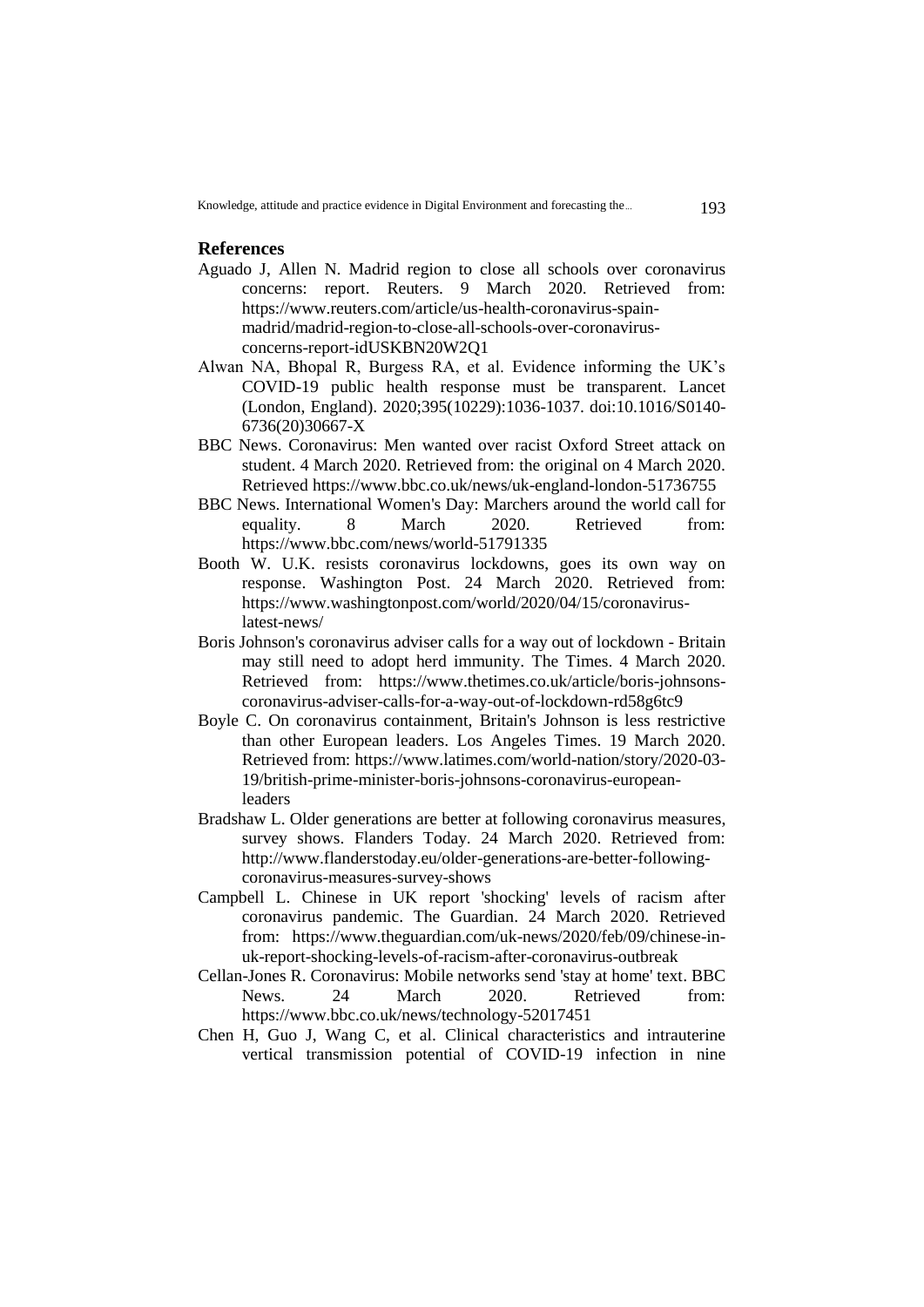pregnant women: a retrospective review of medical records. Lancet. 2020. doi:10.1016/S0140-6736(20)30360-3

- Deng JF, Olowokure B, Kaydos-Daniels SC, Chang HJ, Barwick RS, Lee ML, Deng CY, Factor SH, Chiang CE, Maloney SA, The SARS International Field Team: Severe acute respiratory syndrome (SARS): knowledge, attitudes, practices and sources of information among physicians answering a SARS fever hotline service. Public Health 2006, 120:15-19
- Di Giuseppe G, Abbate R, Albano L, Marinelli P, Angelillo IF. A survey of knowledge, attitudes and practices towards avian influenza in an adult population of Italy. BMC Infect Dis. 2008. doi:10.1186/1471-2334-8- 36
- Dong E, Du H, Gardner L. An interactive web-based dashboard to track COVID-19 in real time. Lancet Infect Dis. 2020. doi:10.1016/S1473- 3099(20)30120-1
- Effler P V, Carcione D, Giele C, Dowse GK, Goggin L, Mak DB. Household responses to pandemic (H1N1) 2009-related school closures, Perth, Western Australia. Emerg Infect Dis. 2010. doi:10.3201/eid1602.091372
- Evening Standard. Who are the 1.5 million vulnerable people self-isolating for 12 weeks? 23 March 2020. Retrieved from: https://www.standard.co.uk/news/health/who-million-vulnerable-selfisolate-weeks-a4394311.html
- Fidler M. International Women's Day 2020 around the world in pictures. The Guardian. 8 March 2020. Retrieved from: https://www.theguardian.com/world/gallery/2020/mar/08/international -womens-day-2020-around-the-world-in-pictures
- [Fotheringham](https://www.aljazeera.com/profile/alasdair-fotheringham.html) A. Coronavirus: Why are deaths rising so quickly in Spain? Aljazeera. 28 March 2020. Retrieved from: [https://www.aljazeera.com/news/2020/03/coronavirus-deaths-rising](https://www.aljazeera.com/news/2020/03/coronavirus-deaths-rising-quickly-spain-200327181759832.html?xif=.)[quickly-spain-200327181759832.html?xif=](https://www.aljazeera.com/news/2020/03/coronavirus-deaths-rising-quickly-spain-200327181759832.html?xif=.)
- Hewlett BS, Amolat RP. Cultural contexts of Ebola in Northern Uganda. Emerg Infect Dis. 2003. doi:10.3201/eid0910.020493
- Hua J, Shaw R. Corona Virus (COVID-19) "Infodemic" and Emerging Issues through a Data Lens: The Case of China. Int J Environ Res Public Health. 2020. doi:10.3390/ijerph17072309
- Jaccard J, Dittus PJ, Gordon V V. Maternal correlates of adolescent sexual and contraceptive behavior. Fam Plann Perspect. 1996. doi:10.2307/2136192
- Jin YH, Cai L, Cheng ZS, et al. A rapid advice guideline for the diagnosis and treatment of 2019 novel coronavirus (2019-nCoV) infected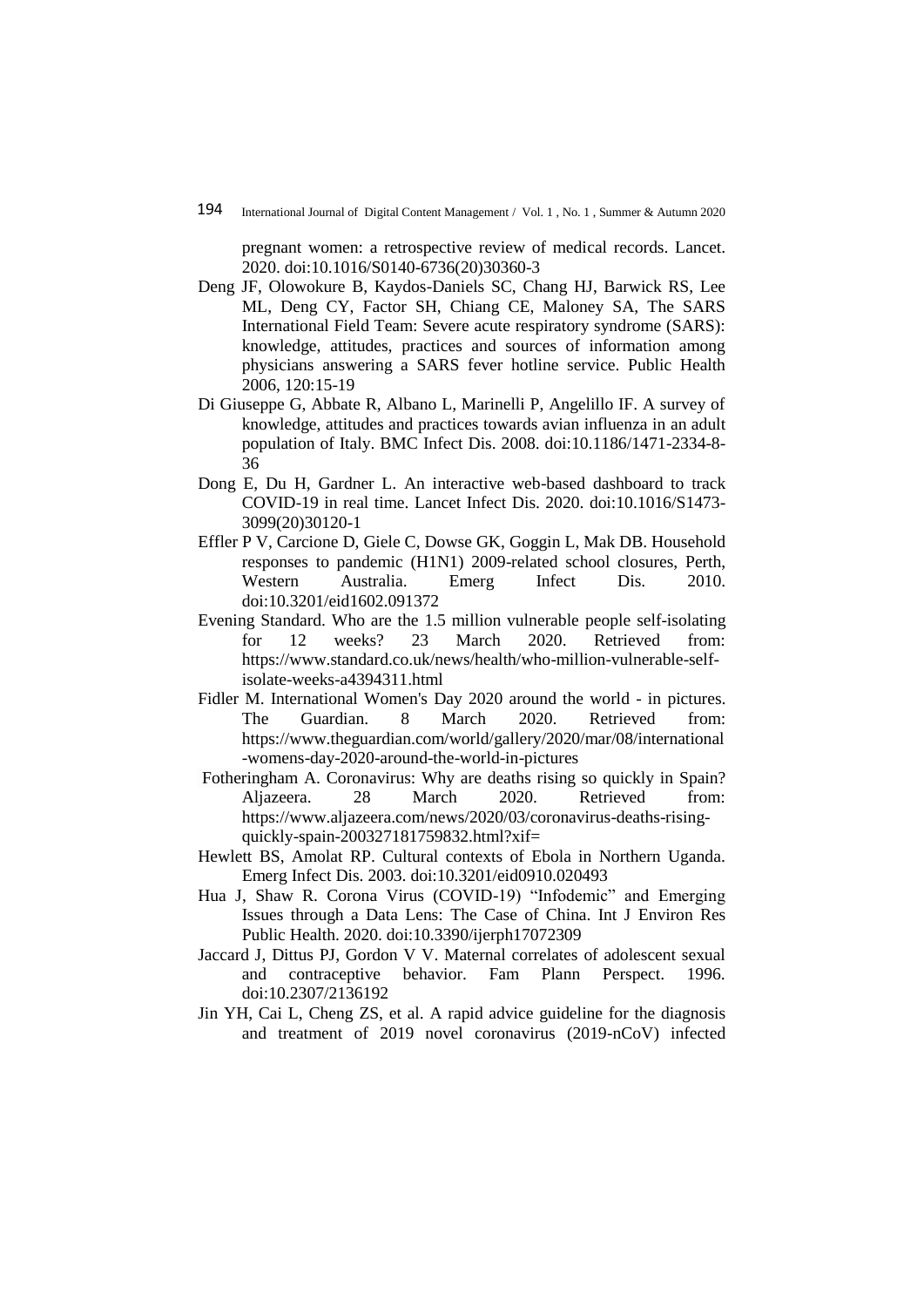Knowledge, attitude and practice evidence in Digital Environment and forecasting the ... 195

pneumonia (standard version). Mil Med Res. 2020. doi:10.1186/s40779-020-0233-6

- Lister T, Rebaza C. How Spain became a hotspot for coronavirus.CNN.28 March 2020. Retrieved from: [https://edition.cnn.com/2020/03/28/europe/spain-coronavirus-hotspot](https://edition.cnn.com/2020/03/28/europe/spain-coronavirus-hotspot-intl/index.html)[intl/index.html](https://edition.cnn.com/2020/03/28/europe/spain-coronavirus-hotspot-intl/index.html)
- McMurtry A, Zampano G. [COVID-19-what-went-wrong-in-italy-and-spain.](https://www.aa.com.tr/en/europe/COVID-19-what-went-wrong-in-italy-and-spain) 8 March 2020. Retrieved from: [https://www.aa.com.tr/en/europe/COVID-19-what-went-wrong-in](https://www.aa.com.tr/en/europe/covid-19-what-went-wrong-in-italy-and-spain/1797461)[italy-and-spain/1797461\)](https://www.aa.com.tr/en/europe/covid-19-what-went-wrong-in-italy-and-spain/1797461)
- Mueller B. [As Europe Shuts Down, Britain Takes a Different, and](https://www.nytimes.com/2020/03/13/world/europe/coronavirus-britain-boris-johnson.html)  [Contentious, Approach.](https://www.nytimes.com/2020/03/13/world/europe/coronavirus-britain-boris-johnson.html) The New York Times. 13 March 2020. Retrieved from: https://www.nytimes.com/2020/03/13/world/europe/coronavirusbritain-boris-johnson.html
- Number of coronavirus (COVID-19) deaths in Europe since February 2020 (as of April 7, 2020), by country and date of report. [https://www.statista.com/statistics/1102288/coronavirus-deaths](https://www.statista.com/statistics/1102288/coronavirus-deaths-development-europe/)[development-europe/](https://www.statista.com/statistics/1102288/coronavirus-deaths-development-europe/)
- Perez Maestro L, Goodman [Al,](https://edition.cnn.com/profiles/al-goodman-profile) Formanek I, Ramsay M, Woodyatt A. Hundreds of thousands return to work as Spain relaxes coronavirus lockdown. CNN. 14 April. Retrieved from: [https://edition.cnn.com/2020/04/13/europe/spain-lockdown-COVID-](https://edition.cnn.com/2020/04/13/europe/spain-lockdown-COVID-19-lockdown-eased-intl/index.html,)[19-lockdown-eased-intl/index.html](https://edition.cnn.com/2020/04/13/europe/spain-lockdown-COVID-19-lockdown-eased-intl/index.html,)
- Rav-Marathe K, Wan TTH, Marathe S. A Systematic Review on the Kap-O Framework for Diabetes Education and Research. Med Res Arch. 2016
- Roberts M. [Coronavirus: What is shielding?](https://www.bbc.co.uk/news/health-51997151) BBC News. 1 April 2020. Retrieved from: https://www.bbc.co.uk/news/health-51997151
- Rubin GJ, Amlôt R, Page L, Wessely S. Public perceptions, anxiety, and behaviour change in relation to the swine flu outbreak: Cross sectional telephone survey. BMJ. 2009. doi:10.1136/bmj.b2651
- Schwartz NE. Nutrition knowledge, attitudes and practices of Canadian public health nurses. J Nutr Educ. 1976. doi:10.1016/S0022- 3182(76)80113-6
- Sky News. Coronavirus: Are people ignoring social distancing advice? 4 April 2020. Retrieved from: [https://news.sky.com/video/coronavirus](https://news.sky.com/video/coronavirus-are-people-ignoring-social-distancing-advice-11968646)[are-people-ignoring-social-distancing-advice-11968646](https://news.sky.com/video/coronavirus-are-people-ignoring-social-distancing-advice-11968646)
- The Conversation. Coronavirus: why changing human behavior is the best defense in tackling the virus. 27 March 2020. Retrieved from: https://theconversation.com/coronavirus-why-changing-humanbehaviour-is-the-best-defence-in-tackling-the-virus-134500